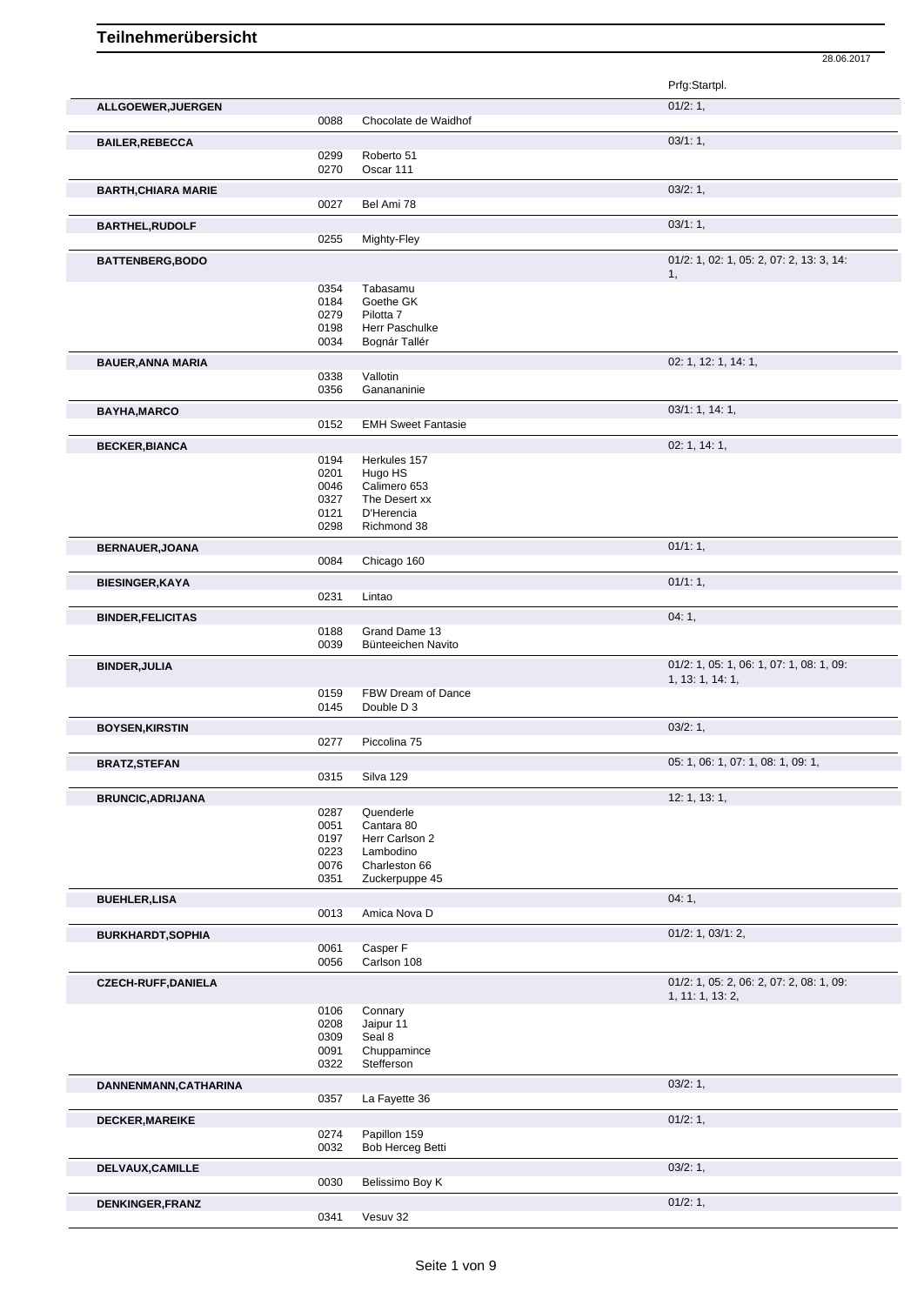|                                                  |              |                                | Prfg:Startpl.                             |
|--------------------------------------------------|--------------|--------------------------------|-------------------------------------------|
| DIETRICH, KATHARINA                              |              | Die fabelhafte Fee             | 04:1,                                     |
|                                                  | 0137         |                                |                                           |
| <b>DOPFER, MARION</b>                            |              |                                | 03/1: 1, 05: 2, 06: 1, 13: 2, 14: 1,      |
|                                                  | 0142         | Donna Daria 6                  |                                           |
|                                                  | 0052         | Capital Joke                   |                                           |
|                                                  | 0148         | Dumont NH                      |                                           |
|                                                  | 0068<br>0033 | Cayzee<br><b>Bobby Dazzler</b> |                                           |
|                                                  |              |                                |                                           |
| EBERHARD, JOSEPHA KATHARINA                      |              |                                | 06:1,                                     |
|                                                  | 0221         | Lacost 10                      |                                           |
|                                                  | 0285         | Quantensprung MD               |                                           |
|                                                  | 0043         | C'est sans pareil              |                                           |
| <b>ECKEL, STEFAN</b>                             |              |                                | 07:1,                                     |
|                                                  | 0100         | Coco Jamba DK                  |                                           |
| ETTLE, ELISABETH                                 |              |                                | 03/2: 1, 15: 1, 16: 1, 17: 1, 18: 1,      |
|                                                  | 0177         | Gattamelata                    |                                           |
|                                                  | 0349         | Zauberkönig 3                  |                                           |
|                                                  |              |                                | 01/2: 1, 02: 3, 14: 2,                    |
| ETZEL, FELIX                                     | 0321         | Stalliwa T                     |                                           |
|                                                  | 0280         | Polartanz 2                    |                                           |
|                                                  | 0204         | Inception 2                    |                                           |
|                                                  | 0059         | Cash 217                       |                                           |
|                                                  |              |                                | 15:1,                                     |
| <b>FEUERSINGER, ANNE</b>                         | 0017         | Archimedes 55                  |                                           |
|                                                  |              |                                |                                           |
| <b>FISCHER, JUDITH SAM.</b>                      |              |                                | 05: 1, 13: 1,                             |
|                                                  | 0256         | Milca 4                        |                                           |
| <b>FLOEGL, ANNIKA</b>                            |              |                                | 03/2: 1, 15: 1, 16: 1, 17: 1, 18: 1,      |
|                                                  | 0227         | Le Pilotto                     |                                           |
|                                                  | 0140         | Do Mingo                       |                                           |
|                                                  | 0191         | Greta 133                      |                                           |
| FREISTEDT, NORBERT                               |              |                                | 12:2,                                     |
|                                                  |              |                                |                                           |
|                                                  |              |                                |                                           |
| <b>FREY, NICOL</b>                               |              |                                | 15: 1, 16: 1, 17: 1, 18: 1,               |
|                                                  | 0316         | Silvana 169                    |                                           |
| <b>FRIEDRICH, LEONI</b>                          |              |                                | 01/1:1,                                   |
|                                                  | 0141         | Don Leo 4                      |                                           |
| <b>FUERDERER, ANNA</b>                           |              |                                | 03/2:1,                                   |
|                                                  | 0275         | Peggy Sue 152                  |                                           |
|                                                  | 0263         | Nick-Nack                      |                                           |
|                                                  | 0243         | Lulu 68                        |                                           |
| <b>FUSS, ANN-KATHRIN</b>                         |              |                                | 03/2:1,                                   |
|                                                  | 0105         | Confetti 33                    |                                           |
|                                                  |              |                                | 05: 1, 06: 1, 07: 1, 08: 1, 13: 1, 14: 1, |
| <b>GEISSLER, CELINE</b>                          | 0023         | Ballerina B 2                  |                                           |
|                                                  | 0073         | Chapeau Claque 43              |                                           |
|                                                  | 0090         | Chosephine                     |                                           |
|                                                  | 0181         | Giovanna 61                    |                                           |
|                                                  |              |                                |                                           |
| <b>GEPRAEGS, ANDREA</b>                          |              |                                | 17:1,                                     |
|                                                  | 0310         | Serrano 39                     |                                           |
| <b>GERKEN, EIKE REBECCA</b>                      |              |                                | 01/2:1,                                   |
|                                                  | 0028         | Bel Esprit 2                   |                                           |
| <b>GEYWITZ, JESSICA</b>                          |              |                                | 16:1,                                     |
|                                                  | 0326         | Sunflower 27                   |                                           |
|                                                  |              |                                |                                           |
| <b>GONSER, AMELIE</b>                            |              | Old Cheppito                   | 03/2:1,                                   |
|                                                  | 0265<br>0213 | Kasper xx 161                  |                                           |
|                                                  |              |                                |                                           |
| <b>GRIEGER, SOPHIE</b>                           |              |                                | 02: 1, 05: 3, 06: 3, 07: 3, 08: 2, 10: 1, |
|                                                  |              |                                | 12: 1, 13: 3, 14: 1,                      |
|                                                  | 0004         | Al Martina                     |                                           |
|                                                  | 0258         | Mochito 4                      |                                           |
|                                                  | 0115         | Costakovich                    |                                           |
|                                                  | 0050<br>0271 | Cannavaro 21<br>Osterglanz     |                                           |
|                                                  |              | Dao 2                          |                                           |
|                                                  |              |                                |                                           |
|                                                  | 0128         |                                |                                           |
|                                                  | 0330         | Torquino                       |                                           |
|                                                  | 0130         | Dark Rose 25                   |                                           |
|                                                  |              |                                | 03/1:1,                                   |
|                                                  | 0259         | Mr.X 2                         |                                           |
|                                                  | 0219         | La Finessa                     |                                           |
| <b>GRUBER, SIMONE</b><br><b>GRUHLER, TATJANA</b> |              |                                | 01/2:1,                                   |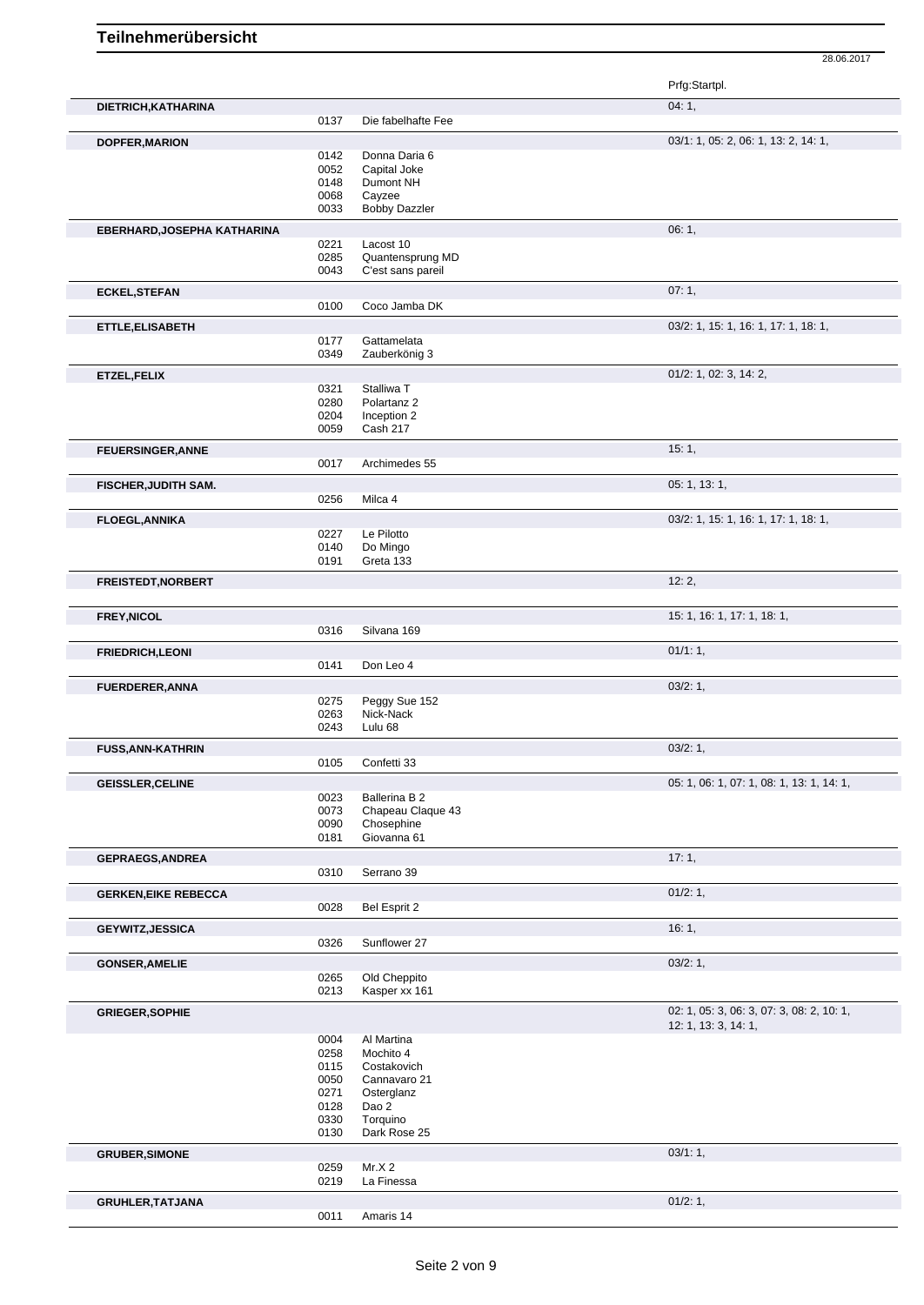|                                  |              |                                     | 28.06.2017                                 |
|----------------------------------|--------------|-------------------------------------|--------------------------------------------|
|                                  |              |                                     | Prfg:Startpl.                              |
| <b>GRUPEN, JOHANNES</b>          |              |                                     | 01/2: 1,                                   |
|                                  | 0291         | Quincy 179                          |                                            |
| <b>GRUPP, BETTINA</b>            |              |                                     | 05: 1, 13: 1,                              |
|                                  | 0301         | Romero 99                           |                                            |
|                                  | 0114         | Cordyna                             |                                            |
|                                  | 0329         | Timtam                              |                                            |
| <b>GUENTNER DR., KAI-UWE</b>     |              |                                     | 01/2:1,                                    |
|                                  | 0183         | Go Honey Go                         |                                            |
|                                  | 0224<br>0001 | Lamborghini Diablo<br>Acatenango 12 |                                            |
|                                  |              |                                     |                                            |
| GUGGEMOS, EVA-MARIA              |              |                                     | 01/2: 1,                                   |
|                                  | 0010<br>0267 | Amarena 29<br>Ophelia 71            |                                            |
|                                  |              |                                     |                                            |
| <b>GUNZENHAEUSER, LINN MARIE</b> |              |                                     | 15: 1, 16: 1, 17: 1, 18: 1,                |
|                                  | 0355         | Ballinagore Bambi                   |                                            |
| <b>GUNZENHAEUSER, LIV ELIN</b>   |              |                                     | 12:1,                                      |
|                                  | 0205         | Inskip                              |                                            |
| HAAG, ANNA                       |              |                                     | 02:1,                                      |
|                                  | 0233         | Little Caterpillar                  |                                            |
| <b>HAAN, STEFANIE</b>            |              |                                     | 01/1:1,                                    |
|                                  | 0146         | Drops 27                            |                                            |
|                                  | 0352         | Zwerg S                             |                                            |
| <b>HAFNER, NINA</b>              |              |                                     | 15: 1, 16: 1, 17: 1, 18: 1,                |
|                                  | 0299         | Roberto 51                          |                                            |
|                                  | 0270         | Oscar 111                           |                                            |
| <b>HAGEL, JULIA</b>              |              |                                     | 15: 1, 16: 1, 17: 1, 18: 1,                |
|                                  | 0299         | Roberto 51                          |                                            |
|                                  | 0270         | Oscar 111                           |                                            |
| HAGELOCH, KATHARINA              |              |                                     | 01/2: 1,                                   |
|                                  | 0290         | Quidditch 25                        |                                            |
| <b>HALLASCH, ANJA</b>            |              |                                     | 04:1,                                      |
|                                  | 0283         | Puccini 92                          |                                            |
| HANSER, CARLA                    |              |                                     | $03/2$ : 1, 04: 1,                         |
|                                  | 0278         | Pierrot 99                          |                                            |
|                                  | 0062         | Castagnola                          |                                            |
| <b>HEHN, ROBERT</b>              |              |                                     | 01/2: 1, 03/1: 1, 05: 1, 06: 1, 07: 1, 09: |
|                                  |              |                                     | 1, 13: 1, 14: 1,                           |
|                                  | 0016<br>0093 | Apart 108<br>Cismo 2                |                                            |
|                                  | 0239         | Löwenherz 127                       |                                            |
|                                  |              |                                     |                                            |
| HEINEMANN, CHIARA-LUZIA          | 0112         | Cora 309                            | 15:2,                                      |
|                                  | 0078         | Charlston 23                        |                                            |
|                                  |              |                                     | 07: 1, 15: 1,                              |
| <b>HEINZELMANN, SIMON</b>        | 0110         | Cool Man 40                         |                                            |
|                                  | 0320         | Stakkatino                          |                                            |
|                                  |              |                                     | 15: 1, 16: 1, 17: 1, 18: 1,                |
| <b>HENKELMANN, KERSTIN</b>       | 0151         | Ella Ella xx 2                      |                                            |
|                                  |              |                                     |                                            |
| <b>HENNING, HANNE</b>            | 0064         | Castellani 3                        | 01/2: 1,                                   |
|                                  |              |                                     |                                            |
| <b>HEUER, LENA</b>               |              |                                     | 01/1: 1, 03/2: 1,                          |
|                                  | 0199<br>0085 | High and Higher<br>Chico 888        |                                            |
|                                  |              |                                     |                                            |
| <b>HIESTAND, CHRISTIEN</b>       | 0324         | Sternfeld xx                        | 03/2:1,                                    |
|                                  |              |                                     |                                            |

|                            | U324                 | Sternfeld XX                                             |                                                          |
|----------------------------|----------------------|----------------------------------------------------------|----------------------------------------------------------|
| <b>HOCH, SANDRA</b>        |                      |                                                          | $03/1:1$ ,                                               |
|                            | 0079<br>0234         | Charly Brown 168<br>Little Joe 332                       |                                                          |
| <b>HOELLDAMPF, MELISSA</b> |                      |                                                          | 05: 1, 06: 1, 07: 1, 08: 1, 09: 1, 12: 1,<br>13:1, 14:1, |
|                            | 0024<br>0253<br>0254 | Be a Rose<br>Merilahof`s Clärchen<br>Merilahof's Dilayla |                                                          |
| HOELLDAMPF, MICHAELA       |                      |                                                          | 03/2: 1, 12: 1, 14: 1,                                   |
|                            | 0226<br>0253         | Layla 54<br>Merilahof's Clärchen                         |                                                          |
| <b>HOERMANN, IRIS</b>      |                      |                                                          | $01/2:1$ ,                                               |
|                            | 0102<br>0318         | Coloured Bonario's Misiu<br>Sir Anton 9                  |                                                          |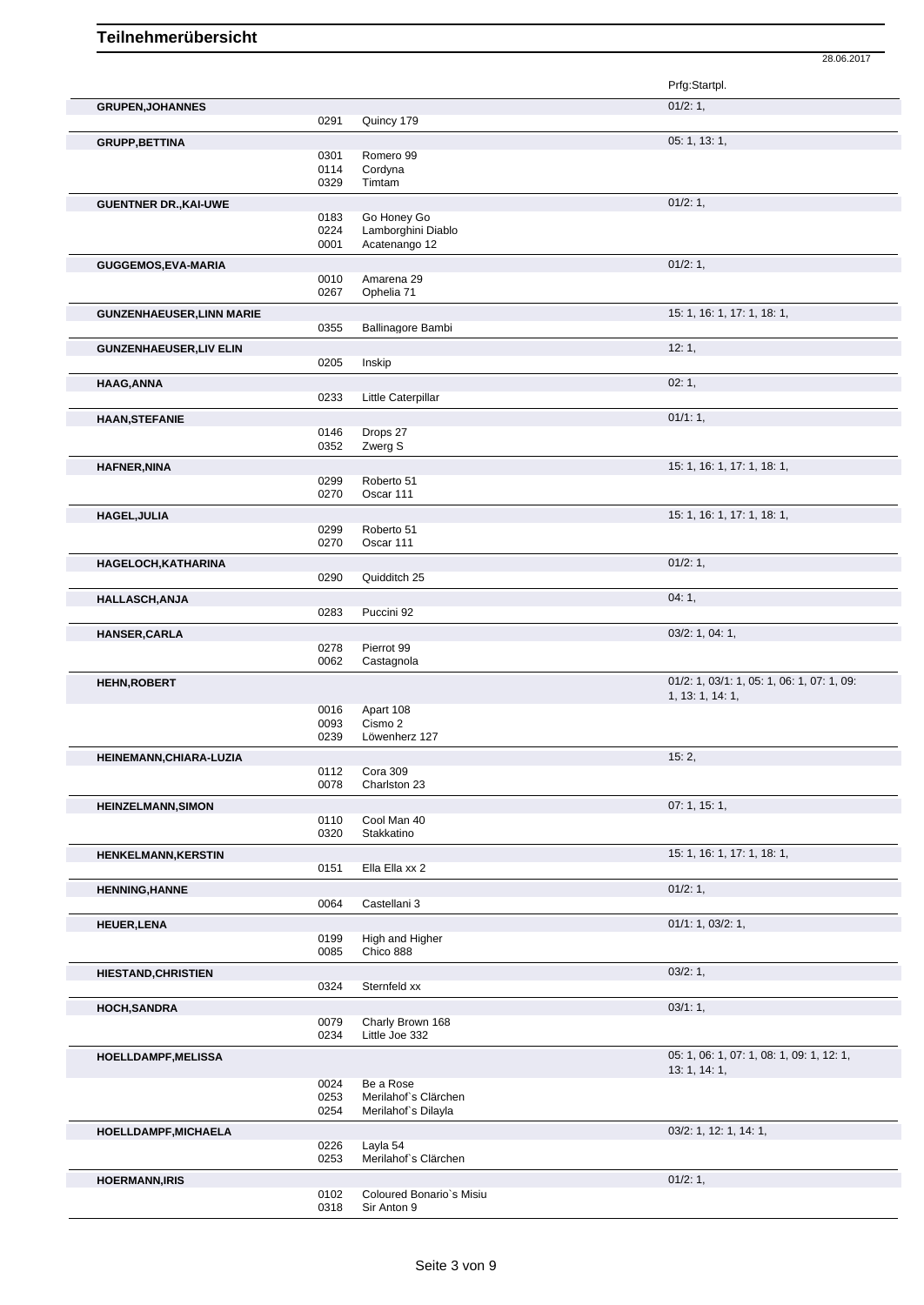|                             |              |                           | Prfg:Startpl.                             |
|-----------------------------|--------------|---------------------------|-------------------------------------------|
| HOERMILLER, FRANZ           |              |                           | 01/2:2,                                   |
|                             | 0244         | Lykke 5                   |                                           |
|                             | 0295         | Räubercharme              |                                           |
|                             | 0313         | She's Heaven              |                                           |
| <b>HOFFMANN, MERLE</b>      |              |                           | 04:1,                                     |
|                             | 0336         | Valetta 40                |                                           |
| <b>HUEBNER, SARAH</b>       |              |                           | 03/1:1,                                   |
|                             | 0048         | Campina Ass 2             |                                           |
| <b>HUEBNER, THERESA</b>     |              |                           | 03/1:1,                                   |
|                             | 0180         | <b>Gino 537</b>           |                                           |
| HUETTICH, JOHANNA           |              |                           | 01/2: 1, 02: 1, 05: 1, 06: 2, 12: 1, 13:  |
|                             |              |                           | 1, 14:1,                                  |
|                             | 0185<br>0107 | Gracia B<br>Contessa ZD   |                                           |
|                             | 0104         | Con Chitana               |                                           |
|                             | 0276         | Philinah                  |                                           |
|                             | 0119         | Cupido P.                 |                                           |
|                             | 0124         | Daddys Surprise           |                                           |
| <b>HUHN, SOPHIA</b>         |              |                           | 01/1:1,                                   |
|                             | 0080         | Charly HM                 |                                           |
|                             | 0339         | Vendera                   |                                           |
|                             | 0155         | Faye KL                   |                                           |
| HUMMEL, CHIARA              |              |                           | $01/2$ : 1, $03/2$ : 1,                   |
|                             | 0305         | Sally Ann 4               |                                           |
| <b>HUMMLER, ALINA MARIA</b> |              |                           | 15:1,                                     |
|                             | 0132         | Deauville 32              |                                           |
| JAUCH, SANDRA               |              |                           | 15: 1, 16: 1, 17: 1, 18: 1,               |
|                             | 0015         | Antony 11                 |                                           |
|                             | 0340         | Vergissmeinicht 2         |                                           |
|                             | 0012         | Amazing Dream J           |                                           |
| JORCK-JORCKSTON, CHRISTINA  |              |                           | 03/1:2,                                   |
|                             | 0143         | Donnerlittchen 29         |                                           |
|                             | 0347         | Wicht 102                 |                                           |
| <b>KELLER, SILAS</b>        |              |                           | 15: 1, 16: 1, 17: 1, 18: 1,               |
|                             | 0312         | Shannon's Surprise        |                                           |
| <b>KESSLER, NICOLE</b>      |              |                           | 01/2: 1, 02: 1, 14: 1,                    |
|                             | 0070         | Champagne 32              |                                           |
|                             | 0228         | Lena 543                  |                                           |
|                             | 0156         | FBW Catch me              |                                           |
|                             | 0238         | Lovely Lady 23            |                                           |
|                             | 0284         | Pure Kentucky             |                                           |
| <b>KING, SYDNEY</b>         |              |                           | 15: 1, 16: 1, 17: 1, 18: 1,               |
|                             | 0168         | Fenja-Lou                 |                                           |
| <b>KIRSTEIN, NATALIE</b>    |              |                           | 01/1:1,                                   |
|                             | 0038         | Brunotti F                |                                           |
| KLEINHEINZ, MELISSA-LOREEN  |              |                           | 03/2:1,                                   |
|                             | 0317         | Sir Alfons                |                                           |
| <b>KLINGLER, VERA</b>       |              |                           | 03/1:1,                                   |
|                             | 0118         | Cupido 95                 |                                           |
| KOEBERLE, RALF              |              |                           | 05: 1, 06: 1, 07: 1, 08: 1, 09: 1, 12: 1, |
|                             |              |                           | 13: 2, 14: 1,                             |
|                             | 0051         | Cantara 80                |                                           |
|                             | 0303         | Royal Rose 19             |                                           |
|                             | 0222<br>0076 | Lady Ros<br>Charleston 66 |                                           |
|                             | 0087         | Chilli-Billi              |                                           |
|                             |              |                           | 01/1:1,                                   |
| KOEDER, LUZIA               | 0099         | Coco Chanel 200           |                                           |
|                             |              |                           |                                           |
| <b>KRAMER, SABRINA</b>      | 0246         | Magic Maverick            | 16: 1, 17: 1,                             |
|                             |              |                           |                                           |
| <b>KRAUS, STEFFEN</b>       |              |                           | 03/1:1,                                   |
|                             | 0186         | Gräfin Marie Saumur       |                                           |
| <b>KURZ,LUCIA</b>           |              |                           | 15:1,                                     |
|                             | 0353         | Luke the Spook            |                                           |
| <b>LAEMMLER,COSIMA</b>      |              |                           | 15: 1, 16: 1, 17: 1, 18: 1,               |
|                             | 0266         | Opassionata               |                                           |
| LIESKE, JULIA               |              |                           | 12:1,                                     |
|                             | 0002         | Acierant                  |                                           |
|                             | 0133         | Delmonico                 |                                           |
|                             | 0021         | Baccara des Aucels        |                                           |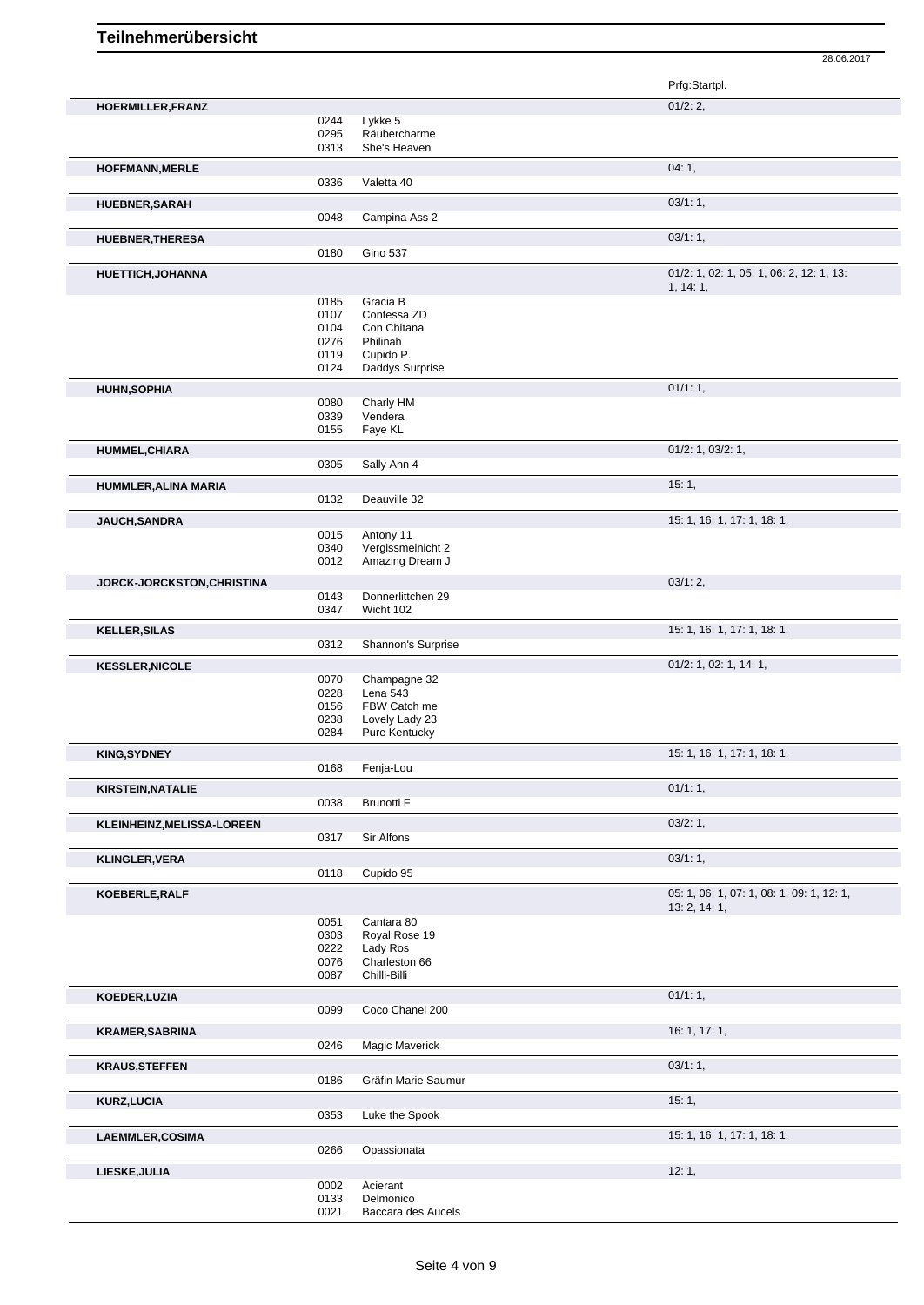|                           |              |                                   | Prfg:Startpl.                            |
|---------------------------|--------------|-----------------------------------|------------------------------------------|
| LINK, SABRINA             |              |                                   | 03/1:2                                   |
|                           | 0171         | Fräulein Felicitas                |                                          |
|                           | 0187         | Grako                             |                                          |
| LUETTE, JULIA             |              |                                   | 01/2: 1,                                 |
|                           | 0111         | Copernicus 5                      |                                          |
|                           |              |                                   |                                          |
| LUKAS, LAURENZ            |              |                                   | 04:1,                                    |
|                           | 0240         | Luciana 110                       |                                          |
| LUX, ANJA                 |              |                                   | 01/1:1,                                  |
|                           | 0211         | Jumeaux AA RH                     |                                          |
| <b>MAGUNIA DR., PETER</b> |              |                                   | 03/1:1,                                  |
|                           | 0196         | Hero Edition de Luxe              |                                          |
|                           |              |                                   | 02: 1, 03/2: 1, 13: 1, 14: 2,            |
| <b>MAIER, NIKLAS</b>      | 0096         | Clennox                           |                                          |
|                           | 0026         | Beau Rivage 11                    |                                          |
|                           |              |                                   |                                          |
| <b>MAST, EVA-MARIA</b>    |              |                                   | 15: 1, 16: 1, 17: 1, 18: 1,              |
|                           | 0122         | Da Vito 2                         |                                          |
| <b>MATTHIAS, JAN</b>      |              |                                   | 01/1: 1, 05: 1, 06: 1, 07: 1, 09: 1, 12: |
|                           |              |                                   | 1,                                       |
|                           | 0190         | Granulin 2                        |                                          |
|                           | 0071         | Chango 4                          |                                          |
|                           | 0282         | Power Flower H<br>Master Magpie 3 |                                          |
|                           | 0250<br>0296 | Ravenna W                         |                                          |
|                           | 0343         | Weidezaunprofi's Capone R         |                                          |
|                           | 0334         | Ultra 36                          |                                          |
|                           | 0103         | Con Caju S                        |                                          |
|                           | 0337         | Valita                            |                                          |
|                           | 0072         | Chantal SD                        |                                          |
|                           | 0225         | Lauretto K                        |                                          |
|                           | 0045<br>0230 | Calidor 13<br>Let's Rock Manni    |                                          |
|                           |              |                                   |                                          |
| <b>MATYAS, SONJA</b>      |              |                                   | 01/1:1,                                  |
|                           | 0053         | Capri H                           |                                          |
|                           | 0074         | <b>Chariot WV</b>                 |                                          |
| <b>MAYER, MERRIT</b>      |              |                                   | 03/2:1,                                  |
|                           | 0065         | Castigo                           |                                          |
| <b>MELLINGHOFF, ANNE</b>  |              |                                   | 03/1: 1, 15: 1,                          |
|                           | 0110         | Cool Man 40                       |                                          |
|                           | 0108         | Conway's Little Lotta             |                                          |
|                           | 0320         | Stakkatino                        |                                          |
| <b>MEZGER, RABEA</b>      |              |                                   | 01/1: 1, 03/2: 1,                        |
|                           | 0150         | Elcano 10                         |                                          |
|                           | 0241         | Lucky little lope                 |                                          |
| <b>MIGAS, GREGOR</b>      |              |                                   | 04: 1, 15: 1, 16: 1, 17: 1, 18: 1,       |
|                           | 0232         | <b>Lisa 1267</b>                  |                                          |
|                           | 0218         | Kostal Braveheart                 |                                          |
|                           |              |                                   |                                          |
| MUEHLHERR, CLARA          | 0314         | Siddi Buh                         | 01/2:1,                                  |
|                           |              |                                   |                                          |
| <b>MUELLER, SVENJA</b>    |              |                                   | 15:1,                                    |
|                           | 0325         | Strolch 250                       |                                          |
| <b>MUELLER, THERESA</b>   |              |                                   | 01/2: 1, 05: 1, 06: 1, 07: 1, 09: 1,     |
|                           | 0174         | FST Schoensgreen Lenny            |                                          |
|                           | 0149         | Earl of Gribaldi                  |                                          |
| <b>MUENZING, CARINA</b>   |              |                                   | 06: 1, 07: 1,                            |
|                           | 0067         | Cathleya                          |                                          |
|                           | 0101         | Colegra S                         |                                          |
| MUHR, MADELEINE           |              |                                   | 15: 1, 16: 1, 17: 1, 18: 1,              |
|                           | 0344         | Wescowado                         |                                          |
|                           |              |                                   |                                          |
| <b>NAU, ALICIA</b>        |              |                                   | 06: 1, 12: 1, 15: 1,                     |
|                           | 0185         | Gracia B                          |                                          |
|                           | 0107         | Contessa ZD                       |                                          |
|                           | 0104<br>0276 | Con Chitana<br>Philinah           |                                          |
|                           | 0220         | La Pina Colada                    |                                          |
|                           | 0124         | Daddys Surprise                   |                                          |
|                           | 0281         | Portia Maurice                    |                                          |
| NEHER, JULIA              |              |                                   | 03/2:1,                                  |
|                           | 0037         | <b>Brosse Métallique</b>          |                                          |
|                           |              |                                   |                                          |

28.06.2017

**NIESS,AMELIE** 15: 2, 16: 2, 17: 2, 18: 2,<br>
0098 Coco Chanel 136<br>
0300 Romance of Red Coraya 2 Coco Chanel 136

Romance of Red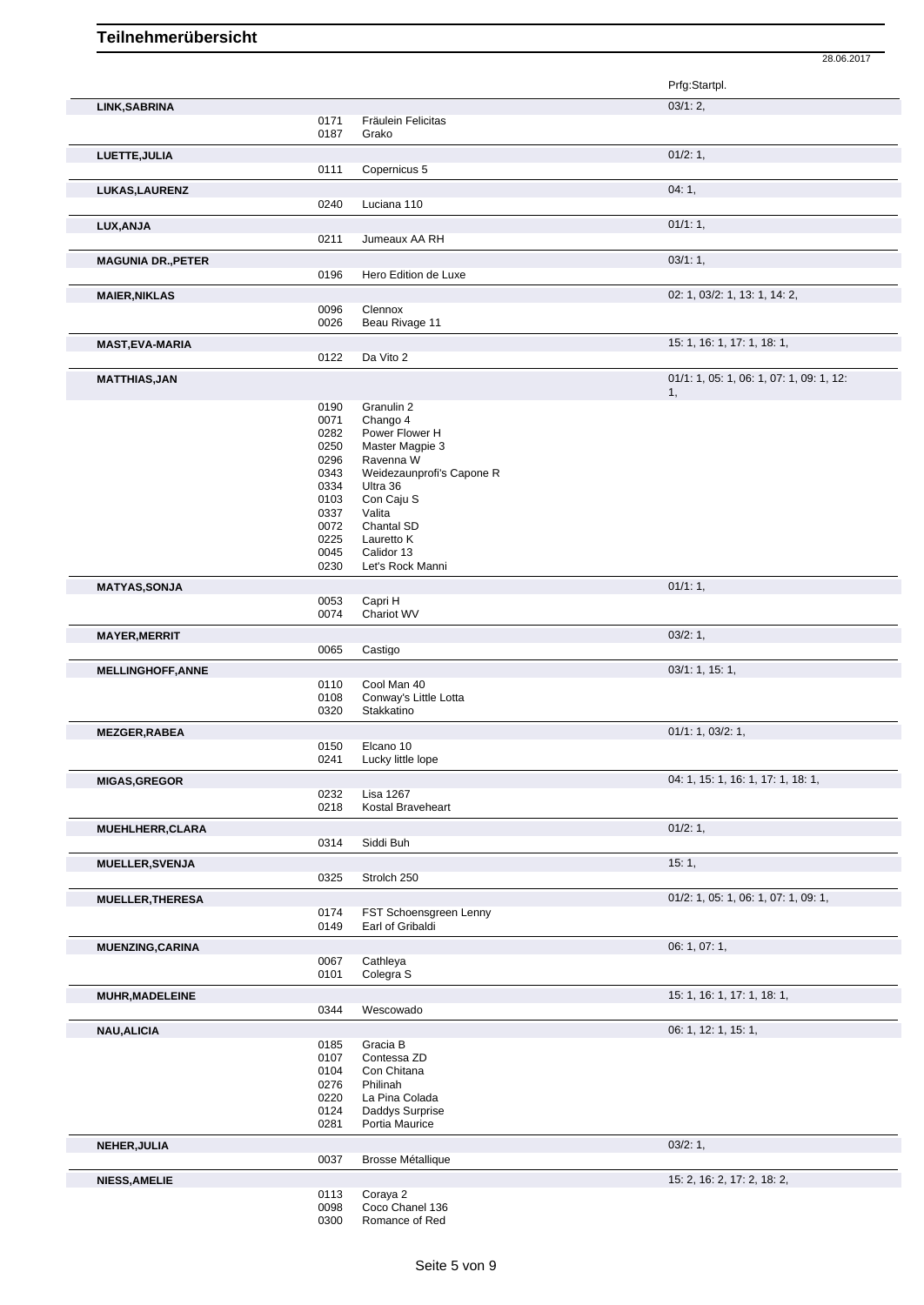|                           |              |                                   | Prfg:Startpl.                              |
|---------------------------|--------------|-----------------------------------|--------------------------------------------|
|                           | 0153         | Estella 63                        |                                            |
|                           | 0173         | Frido 36                          |                                            |
| OELKRUG, LOUIS            |              |                                   | 01/1:2,                                    |
|                           | 0117         | Crossing Jordan 5                 |                                            |
|                           | 0217         | Kinsky 2                          |                                            |
|                           | 0262         | Newmarket Comander                |                                            |
| PAPE, MAREIKE             |              |                                   | 01/2:1,                                    |
|                           | 0135         | Diana la belle                    |                                            |
| PETERS, CHAYENNE          |              |                                   | 02: 1, 04: 1, 13: 2, 14: 1,                |
|                           | 0125         | Daily's Starlight                 |                                            |
|                           | 0216         | Kings Kashmir ZSS                 |                                            |
|                           | 0036         | Brer Rabbit xx                    |                                            |
| PFANZ, FRANZISKA          |              |                                   | 02: 1, 14: 1,                              |
|                           | 0267         | Ophelia 71                        |                                            |
|                           | 0251         | Matilda Prussica                  |                                            |
| PFEFFERKORN, MADITA       |              |                                   | 01/1:2,                                    |
|                           | 0109         | Cookie 53                         |                                            |
|                           | 0328         | Theo de la Loisne                 |                                            |
| PFOH, VIVIAN              |              |                                   | 05: 2, 06: 2, 07: 2, 11: 2, 13: 2,         |
|                           | 0182         | Go for me 3                       |                                            |
|                           | 0235<br>0294 | Lizzy G<br>Quistano G             |                                            |
|                           | 0260         | Native Crusador xx                |                                            |
|                           |              |                                   |                                            |
| PHILIPP,FELIX             | 0247         | Maliapour xx                      | 15: 1, 16: 1, 17: 1,                       |
|                           |              |                                   |                                            |
| PHILIPP, LARA             |              |                                   | 01/2: 1, 12: 1,                            |
|                           | 0261         | Nepomuk 252                       |                                            |
| <b>REIT, MEENA</b>        |              |                                   | 15: 1, 16: 1, 17: 1, 18: 1,                |
|                           | 0136         | Dibadu de                         |                                            |
| <b>REUSS, CHRISTINA</b>   |              |                                   | 15: 1, 16: 1, 17: 1, 18: 1,                |
|                           | 0323         | Sternbergs Silver Sam             |                                            |
| RIEDEL, LEA-SOPHIE        |              |                                   | 03/2:1,                                    |
|                           | 0248         | Marijuana                         |                                            |
|                           | 0129         | Daredevil B                       |                                            |
| <b>RIST, YVONNE</b>       |              |                                   | 03/2:1,                                    |
|                           | 0003         | Acir                              |                                            |
|                           |              |                                   |                                            |
| <b>ROSE, SABRINA</b>      | 0035         | Bonaly 9                          | 16:1,                                      |
|                           |              |                                   |                                            |
| <b>ROSSMANN,LISA</b>      |              |                                   | $03/2:1$ ,                                 |
|                           | 0346         | White Sugar 4                     |                                            |
| <b>RUFF,LEA</b>           |              |                                   | 01/1:2,                                    |
|                           | 0106         | Connary                           |                                            |
|                           | 0309<br>0086 | Seal 8<br>Chicocovina             |                                            |
|                           |              |                                   |                                            |
| RUF-GUENTNER, HANNELORE   |              | Go Honey Go                       | 03/1:1,                                    |
|                           | 0183<br>0224 | Lamborghini Diablo                |                                            |
|                           | 0001         | Acatenango 12                     |                                            |
|                           |              |                                   | 13: 1, 14: 1,                              |
| RUGGABER, KAI             | 0237         | Lönneken                          |                                            |
|                           |              |                                   |                                            |
| <b>SANCKEN, GERRIT</b>    |              |                                   | 03/2:2,                                    |
|                           | 0304<br>0127 | Rubic<br>Dante's Peak II          |                                            |
|                           |              |                                   |                                            |
| <b>SAUTER, LINDA</b>      |              |                                   | 05: 1, 06: 1, 07: 1, 10: 1, 12: 1, 13: 2,  |
|                           | 0212<br>0200 | Kandahar 7<br>Holla die Waldfee 5 |                                            |
|                           |              |                                   |                                            |
| <b>SCHAD, BARBARA</b>     |              |                                   | 15: 1, 16: 1, 17: 1, 18: 1,                |
|                           | 0302         | Roxy 187                          |                                            |
| <b>SCHAEDLER, MARLENA</b> |              |                                   | 01/2: 1, 03/1: 1, 05: 1, 06: 1, 07: 1, 08: |
|                           |              |                                   | 1, 09: 1, 12: 1,                           |
|                           | 0005         | Alfred of Glencoe                 |                                            |
|                           | 0236<br>0151 | London Cross<br>Ella Ella xx 2    |                                            |
|                           | 0332         | Tsar xx 4                         |                                            |
|                           |              |                                   |                                            |
| <b>SCHICK, CHARLOTTE</b>  |              |                                   |                                            |
|                           |              |                                   | 15:1,                                      |
|                           | 0160         | <b>FBW Estelle</b>                |                                            |
| <b>SCHIELE, AMELIE</b>    |              |                                   | 03/2:1,                                    |
|                           | 0331         | Trooper's bright son              |                                            |
| <b>SCHMEH, SARAH</b>      |              | Gadsby W                          | 03/1: 1, 15: 1,                            |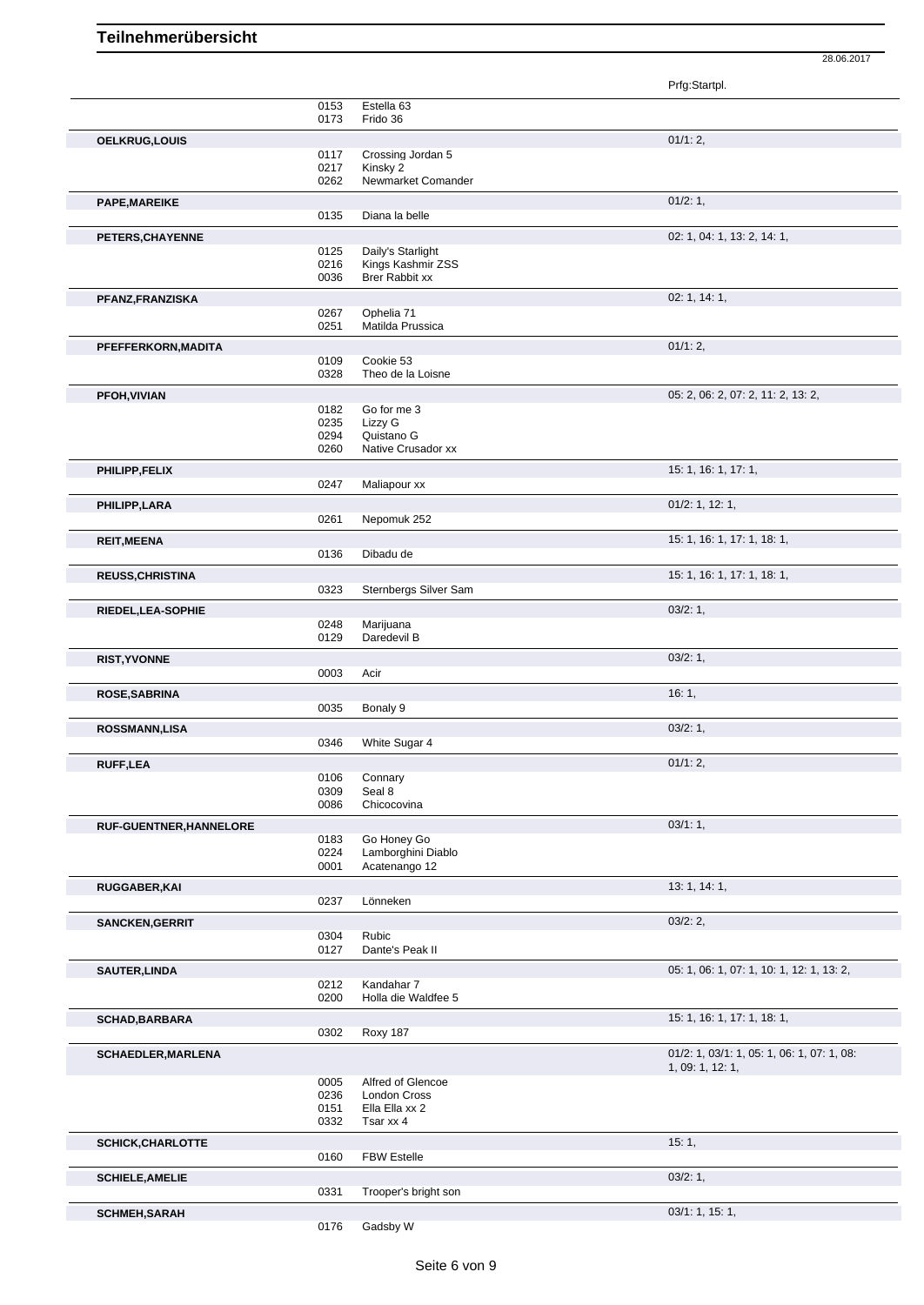|                                |              |                                  | Prfg:Startpl.                                                |
|--------------------------------|--------------|----------------------------------|--------------------------------------------------------------|
| <b>SCHMID, DOROTHEE</b>        |              |                                  | 05: 1, 06: 1, 07: 1, 11: 1, 12: 1, 13: 1,                    |
|                                | 0289         | Quibelle 27                      |                                                              |
|                                | 0257         | Misses Jones                     |                                                              |
|                                | 0058         | Casalitos 3                      |                                                              |
|                                | 0057         | Carvin 3                         |                                                              |
|                                | 0008         | All Star 7                       |                                                              |
| <b>SCHMID, JULIA</b>           |              |                                  | 02: 1, 05: 2, 06: 3, 07: 2, 08: 1, 11: 1,                    |
|                                | 0297         | Rescope                          | 12: 2, 13: 1, 14: 1,                                         |
|                                | 0154         | Fallada 70                       |                                                              |
|                                | 0342         | Watender                         |                                                              |
|                                | 0202         | Icy Eye                          |                                                              |
|                                | 0209         | Jolly Jumper P                   |                                                              |
|                                | 0063         | Castana 13                       |                                                              |
|                                | 0047         | Calimero SD                      |                                                              |
|                                | 0195         | Hero 101                         |                                                              |
| <b>SCHNEIDER, EVA SOPHIE</b>   |              |                                  | 06: 1, 12: 1,                                                |
|                                | 0040         | Buona Ventura                    |                                                              |
|                                | 0272         | Pacyfic                          |                                                              |
| <b>SCHOENIGER, ANTJE</b>       |              |                                  | 02: 1, 05: 2, 06: 2, 07: 2, 08: 1, 11: 1,<br>13: 2, 14: 3,   |
|                                | 0009         | Altina 2                         |                                                              |
|                                | 0175         | FST Schoensgreen Quebec          |                                                              |
|                                | 0203         | llesca                           |                                                              |
|                                | 0308         | Schoensgreen Maila               |                                                              |
|                                | 0307         | Schoensgreen Continus            |                                                              |
|                                | 0169         | <b>Filou 1994</b>                |                                                              |
|                                | 0319         | Sparkling Diamond 3              |                                                              |
|                                | 0306         | Schoensgreen Antares             |                                                              |
|                                | 0029         | Belinda 210                      |                                                              |
|                                | 0249         | Mary Poppins P                   |                                                              |
|                                | 0167         | FE Smokey Water                  |                                                              |
| <b>SCHOOFS, NATALIE</b>        |              |                                  | 01/2: 1,                                                     |
|                                | 0264         | Nobody 317                       |                                                              |
| <b>SCHOUPAL, JANA</b>          |              |                                  | 04:1,                                                        |
|                                | 0269         | Orlando 278                      |                                                              |
| <b>SCHUELE, NICOLE</b>         |              |                                  | 15:1,                                                        |
|                                | 0126         | Dana Darina                      |                                                              |
| <b>SCHULER, SARAH</b>          |              |                                  | 01/2: 1, 05: 1, 06: 1, 07: 1, 08: 1, 09:<br>1, 13: 1, 14: 1, |
|                                | 0161         | <b>FBW Harry McLeary</b>         |                                                              |
|                                | 0066         | Catalano 19                      |                                                              |
| <b>SCHULTES, NINA</b>          |              |                                  | 03/2: 1, 12: 3,                                              |
|                                | 0348         | Zappelphilipp 2                  |                                                              |
|                                | 0350         | Zuckerpuppe 43                   |                                                              |
|                                | 0179         | <b>Gina 1808</b>                 |                                                              |
|                                | 0014         | Antalya 18                       |                                                              |
|                                | 0019         | Ascot 88                         |                                                              |
|                                | 0055         | Caramello 28                     |                                                              |
|                                | 0311         | Sevilla 40                       |                                                              |
|                                | 0273         | Pamina 477                       |                                                              |
|                                | 0210         | Juliane 42                       |                                                              |
|                                | 0083         | Chelsea 169                      |                                                              |
|                                | 0333         | Tudorville xx                    |                                                              |
|                                | 0044         | Caipirinha 97                    |                                                              |
| <b>SCHULZE, MADELEINE</b>      |              |                                  | 15:1,                                                        |
|                                | 0192         | Grille M                         |                                                              |
| <b>SCHWARZ, RAPHAEL TIZIAN</b> | 0158         | <b>FBW Clover</b>                | 02: 1, 05: 1, 06: 1, 07: 1, 08: 1, 09: 1,                    |
|                                | 0206         | Isidro S                         |                                                              |
| SCHWERDT, ALEXANDRA            |              |                                  | 05: 1, 06: 1, 07: 1, 08: 1, 09: 1, 13: 1,                    |
|                                | 0288         | Quentina B 2                     |                                                              |
| SIEGLE, LARS                   |              |                                  | 04:1,                                                        |
|                                | 0049         | Campyna                          |                                                              |
|                                | 0138         | Disco 93                         |                                                              |
|                                | 0025         | Be Blessed                       |                                                              |
|                                | 0245         | Mac Fox                          |                                                              |
| SIEWERT, ADELE                 |              |                                  | 05: 2, 06: 2, 07: 2, 11: 1, 13: 2,                           |
|                                | 0166<br>0163 | FE Painted Black<br>FE Desperado |                                                              |
| SIEWERT, ECKART                |              |                                  | 05: 2, 06: 2, 07: 2, 08: 2, 09: 2, 13: 2,                    |
|                                | 0165         | FE Lobo                          |                                                              |
|                                | 0082         | Chatuolon                        |                                                              |
| SIEWERT, LEILA                 |              |                                  | 02: 1, 03/2: 1, 07: 1, 14: 1,                                |

28.06.2017

Seite 7 von 9

FE Havanna Moon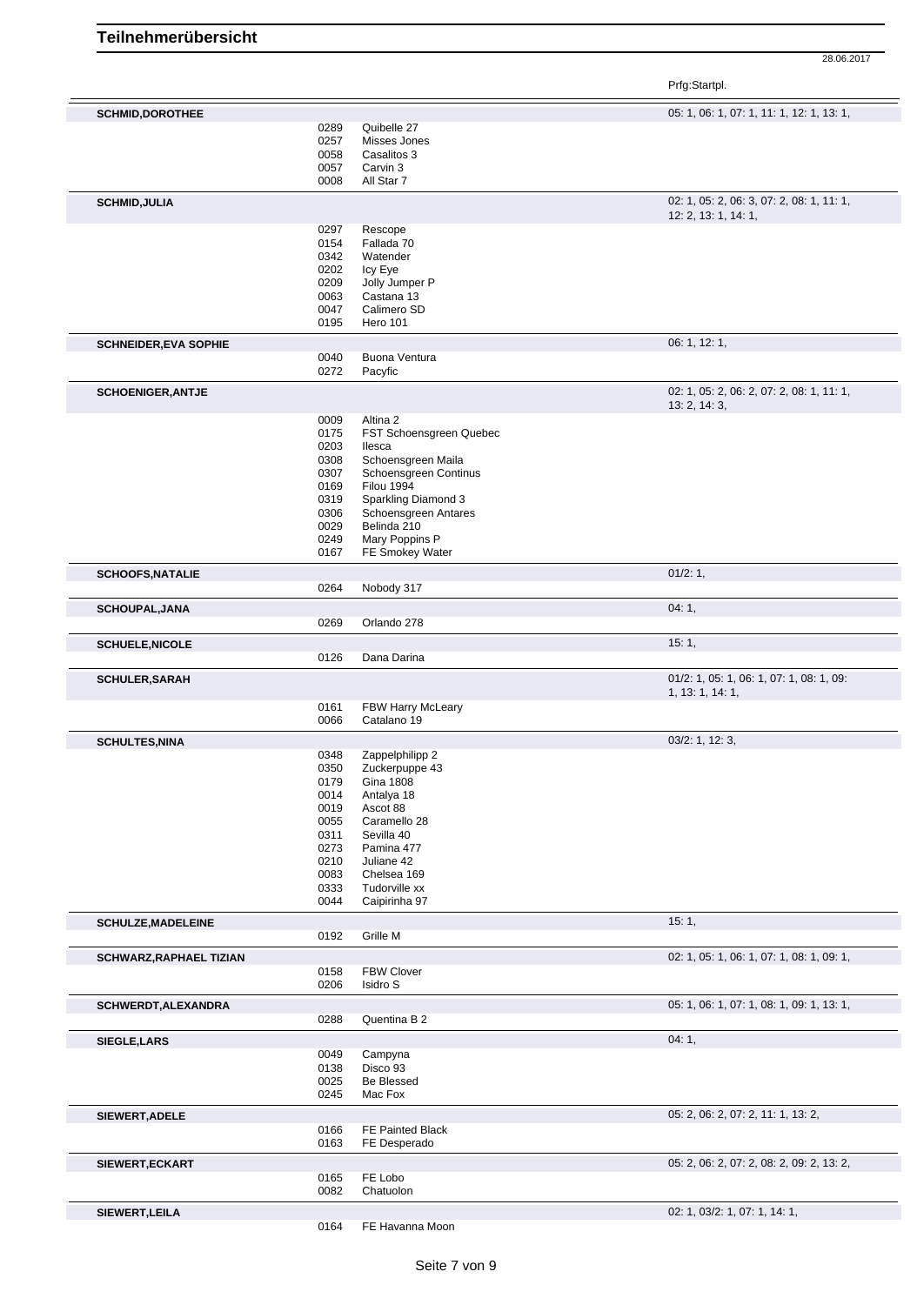|                                   |              |                              | Prfg:Startpl.                             |
|-----------------------------------|--------------|------------------------------|-------------------------------------------|
| SIMON, LAURA                      | 0139         | Django 390                   | 15: 1, 16: 1, 17: 1, 18: 1,               |
| SINGER, TIM                       |              |                              | 03/2:1,                                   |
|                                   | 0075         | Charles 53                   |                                           |
| SONNTAG, CLAUDIA                  | 0006         | Alisce                       | 15: 1, 16: 1, 17: 1, 18: 1,               |
| <b>STADT, ANNIKA</b>              |              |                              | 01/1: 1, 05: 1, 06: 1, 07: 1, 11: 1, 13:  |
|                                   | 0022         | Bakari S                     | 1,                                        |
|                                   | 0345         | Weston Darc Storm            |                                           |
| STELZER, KATHERINE                | 0018         | Aris 30                      | 15:1,                                     |
| STIEFELE, JULIA                   |              |                              | 01/2: 1, 03/1: 1, 06: 2, 12: 2,           |
|                                   | 0081         | Chaterflai                   |                                           |
|                                   | 0060         | Casino Royal 40              |                                           |
|                                   | 0120<br>0031 | Czarina 5<br>Belong to me    |                                           |
|                                   |              |                              |                                           |
| STUBBE, KERSTIN                   | 0172         | Freddy 303                   | 03/1: 1, 13: 1,                           |
|                                   |              |                              | 01/2:1,                                   |
| <b>TERPELUK,EVA</b>               | 0335         | Uni's Black Pearl            |                                           |
|                                   |              |                              | 03/2:1,                                   |
| <b>TIMM,FINJA</b>                 | 0116         | Cox Orange 4                 |                                           |
| TRAUT, ANGELINA                   |              |                              | 01/1:1,                                   |
|                                   | 0193         | <b>Grundsteins Erbe 2</b>    |                                           |
|                                   | 0207         | Jacary                       |                                           |
| TRAUT, SELINA                     |              |                              | 04:1,                                     |
|                                   | 0193         | <b>Grundsteins Erbe 2</b>    |                                           |
|                                   | 0207         | Jacary                       |                                           |
| TROLL, NATALIE                    |              |                              | 15: 1, 16: 1, 17: 1, 18: 1,               |
|                                   | 0131         | Davida 4                     |                                           |
| <b>ULMANN, MICHAELA</b>           |              |                              | 05: 1, 06: 1, 07: 1, 11: 1, 13: 1,        |
|                                   | 0162<br>0214 | FBW Samiro<br>Keylam         |                                           |
|                                   |              |                              |                                           |
| VAN DEN BERG, DANIELA ISABEL      | 0123         | Daccordino                   | 14: 1, 15: 1,                             |
|                                   | 0077         | Charlie Brown 121            |                                           |
|                                   | 0007         | All in One 13                |                                           |
| <b>VEDIE, TABEA SOPHIE</b>        |              |                              | 15:1,                                     |
|                                   | 0297         | Rescope                      |                                           |
| VOGEL, ANNA-KATHARINA             |              |                              | 01/1: 1, 05: 1, 06: 1, 07: 1, 08: 1, 14:  |
|                                   |              |                              | 1,                                        |
|                                   | 0293<br>0292 | Quintano P<br>Quintana P     |                                           |
|                                   | 0144         | Dornröschen P                |                                           |
| <b>VOIGT, ALEXANDRA</b>           |              |                              | 03/1:1,                                   |
|                                   | 0042         | C'est ci bon 5               |                                           |
| <b>VOLLMER, KATRIN</b>            |              |                              | 13:1,                                     |
|                                   | 0095         | Claus 27                     |                                           |
|                                   | 0094         | Clärchen 30                  |                                           |
|                                   | 0252         | Mäxle 44                     |                                           |
| <b>VOLZ, KERSTIN</b>              |              | Cicciottella                 | 05: 1, 15: 1,                             |
|                                   | 0092         |                              |                                           |
| <b>VOSSENACK, JACQUELINE</b>      | 0215         | Killara                      | 02: 1, 14: 1,                             |
|                                   | 0147         | Duke's Helios                |                                           |
| <b>WAGNER, MARIA</b>              |              |                              | 05: 1, 06: 1, 07: 1, 08: 1, 09: 1, 13: 2, |
|                                   | 0157         | FBW Chrisanto                |                                           |
|                                   | 0069         | <b>Centinel Prime</b>        |                                           |
| <b>WECKERLE, JULIA</b>            |              |                              | 15: 1, 16: 1, 17: 1, 18: 1,               |
|                                   | 0134         | Diamond Diva 3               |                                           |
| <b>WEIMER, NICOLE</b>             |              |                              | 15: 1, 16: 1, 17: 1, 18: 1,               |
|                                   | 0041         | Buster xx 41                 |                                           |
| <b>WENZEL, CATHLEEN</b>           |              |                              | 03/1:1,                                   |
|                                   | 0268         | Orlanda G                    |                                           |
| <b>WESTERICH, FALK-FILIP-FINN</b> |              |                              | 01/2: 1, 02: 2, 03/1: 1, 13: 1, 14: 2,    |
|                                   | 0170<br>0286 | Francis 130<br>Quarry Hill N |                                           |
|                                   | 0282         | Power Flower H               |                                           |